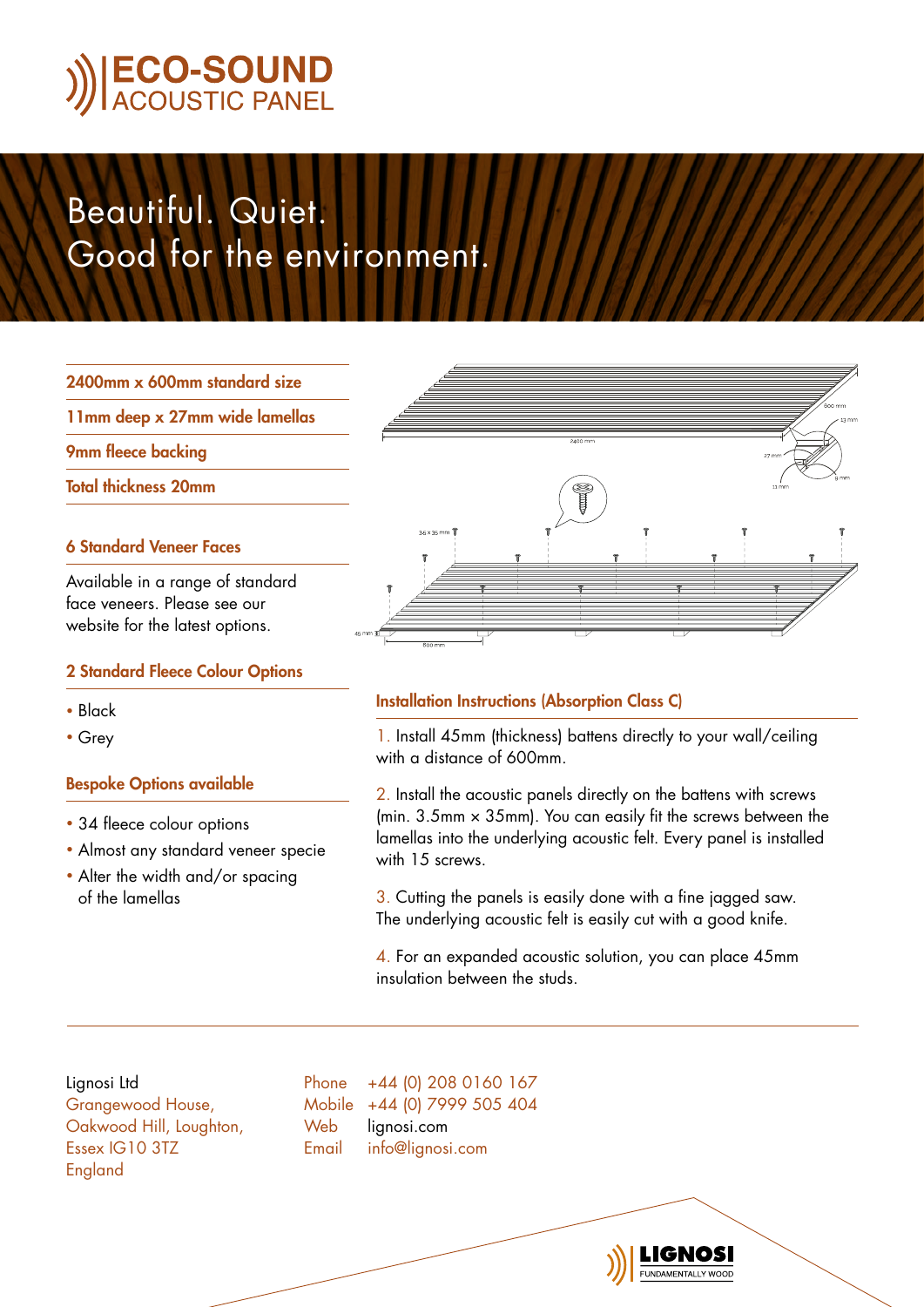## Measurement of Sound Absorption Coefficient for Eco-Sound Acoustic Panels.

Laboratory measurements of sound absorption coefficient were carried out in a reverberation room according to the test method of EN ISO 354:2003.

**Thickness** 

11mm.

**Width** 

27mm.

#### Product

Eco-Sound Acoustic Panel. Wooden slat panel mounted on a polyester felt.

#### Wood Slat



FREQUENCY, F (Hz)

#### Polyester Felt

9mm porous polyester felt (density 20 kg/m3).

### Total Thickness of Panel

20mm.

## **Installation**

The panels were mounted directly to the wall.

#### **Absorption**

Class D, according to EN ISO 11654: 1997

**UNDAMENTALLY WOOD** 

As seen in the graph, the 20mm panel, mounted directly to the wall, obtains an absorption coefficient of 0.35 (MH).

Lignosi Ltd Grangewood House, Oakwood Hill, Loughton, Essex IG10 3TZ England

Phone +44 (0) 208 0160 167 Mobile +44 (0) 7999 505 404 Web lianosi.com Email info@lignosi.com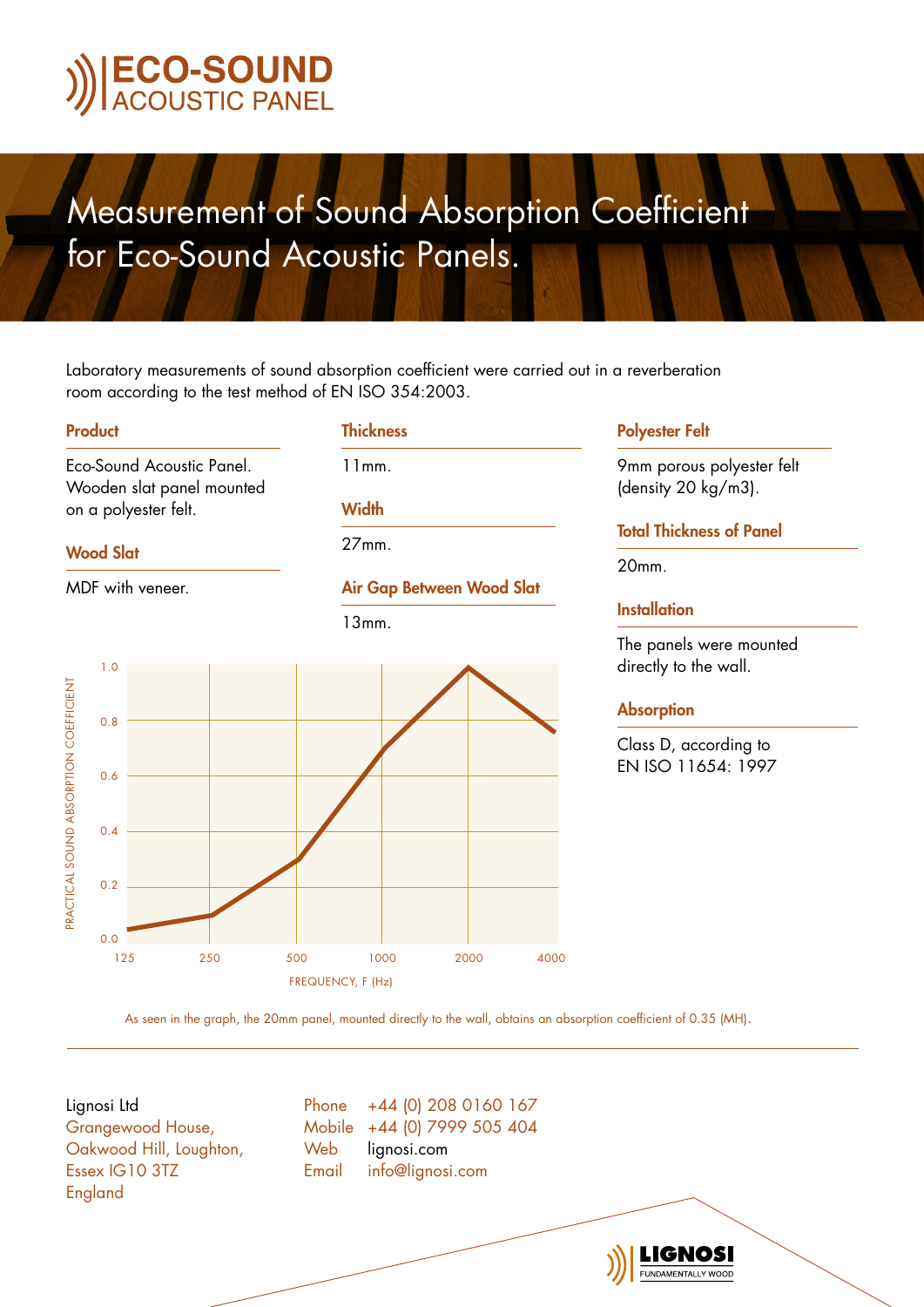## Measurement of Sound Absorption Coefficient for Eco-Sound Acoustic Panels, suspended 65mm, with 45mm Mineral Wool.

Laboratory measurements of sound absorption coefficient were carried out in a reverberation room according to the test method of EN ISO 354:2003.

Air Gap Between Wood Slat

**Thickness** 

11mm.

**Width** 

27mm.

13mm.

#### Product

Eco-Sound Acoustic Panel. Wooden slat panel mounted on a polyester felt, with 45mm mineral wool.

### Wood Slat

MDF with veneer.



#### Polyester Felt

9mm porous polyester felt (density 20 kg/m3).

### Total Thickness of Panel

20mm.

### Mineral Wool

45mm ISOVER 37 Basic batts (density 15 kg/m3).

### **Installation**

The panels were supported by 45 x 45mm laths with 600mm centre to centre distance, with mineral wool between the laths.

### Absorption

Class A, according to EN ISO 11654: 1997.

**UNDAMENTALLY WOOD** 

As seen in the graph, the 20mm panel, suspended on 45mm of material wool obtains an absorption coefficient of 0.9 (MH).

Lignosi Ltd

Grangewood House, Oakwood Hill, Loughton, Essex IG10 3TZ England

Phone +44 (0) 208 0160 167 Mobile +44 (0) 7999 505 404 Web lianosi.com Email info@lignosi.com